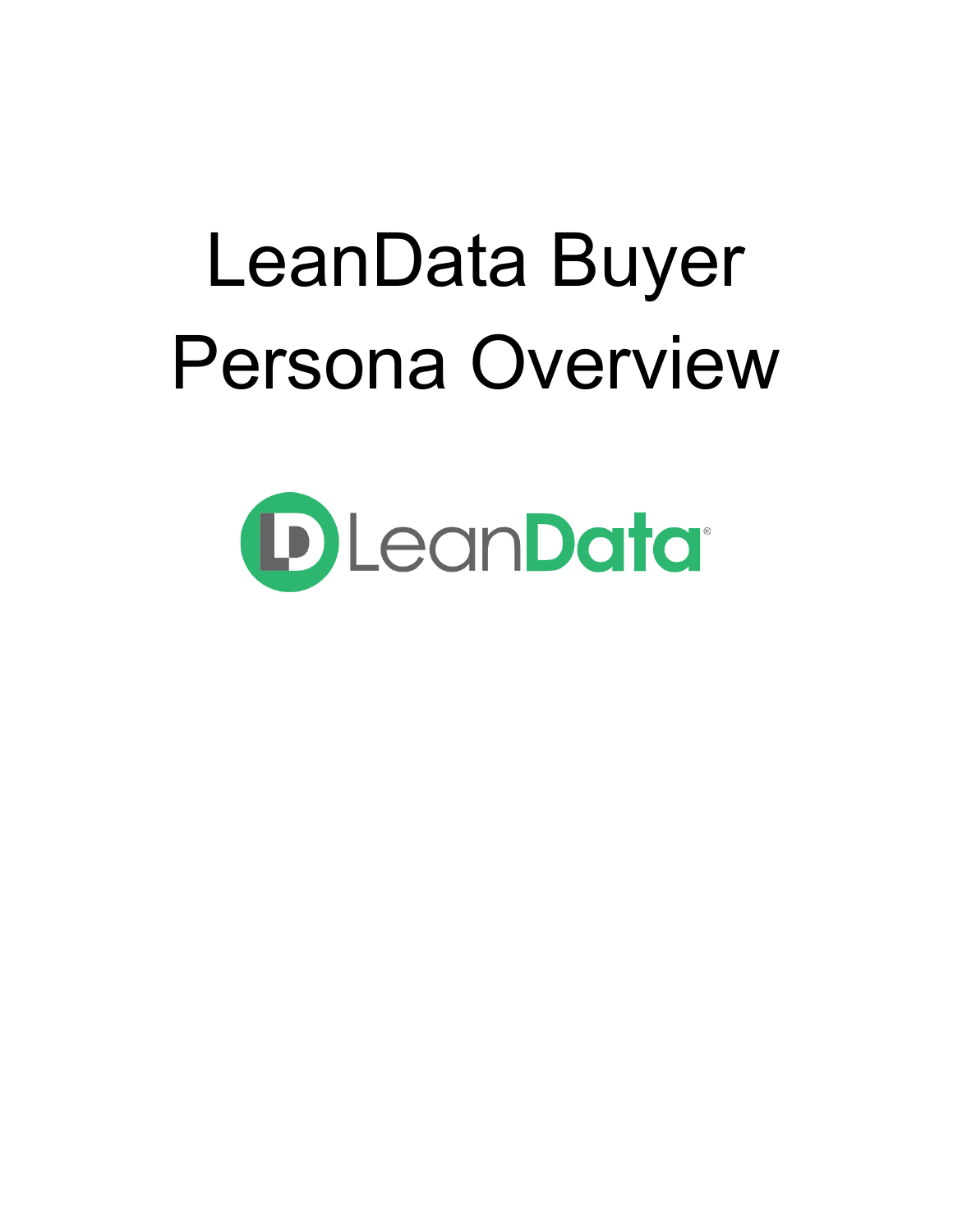

| <b>Overview</b>                            |                |
|--------------------------------------------|----------------|
| Why are Buyer Personas Used?               | 2              |
| <b>Benefits</b>                            | 2              |
| <b>Use Cases</b>                           | 2              |
| <b>How to Access Buyer Persona</b>         | $\mathbf{2}$   |
| <b>How to Set up Buyer Persona</b>         | $\mathbf{3}$   |
| Defining your Buyer Persona Parameters     | $\overline{4}$ |
| <b>Buyer Persona: Tools &amp; Settings</b> | 5              |

### <span id="page-1-0"></span>**Overview**

#### <span id="page-1-1"></span>Why are Buyer Personas Used?

In many organizations, it's essential to categorize your leads and contacts into Personas. You may choose to segment your leads and contacts by certain characteristics such as job title, role, function, and level (e.g. manager vs. C Level) to better market or sell into the accounts you're actively targeting.

#### <span id="page-1-2"></span>**Benefits**

- Segment leads and contacts to effectively market to relevant groups
- Automatically mark leads and contacts with their persona information
- Continuously / automatically keep personas updated

#### <span id="page-1-3"></span>Use Cases

- Identify persona "white space" on account and opportunities identify additional roles or personas that you need in your opportunities and which have been successful for you.
- Segment marketing by various personas
- Enable nurturing in marketing automations by persona

## <span id="page-1-4"></span>How to Access Buyer Persona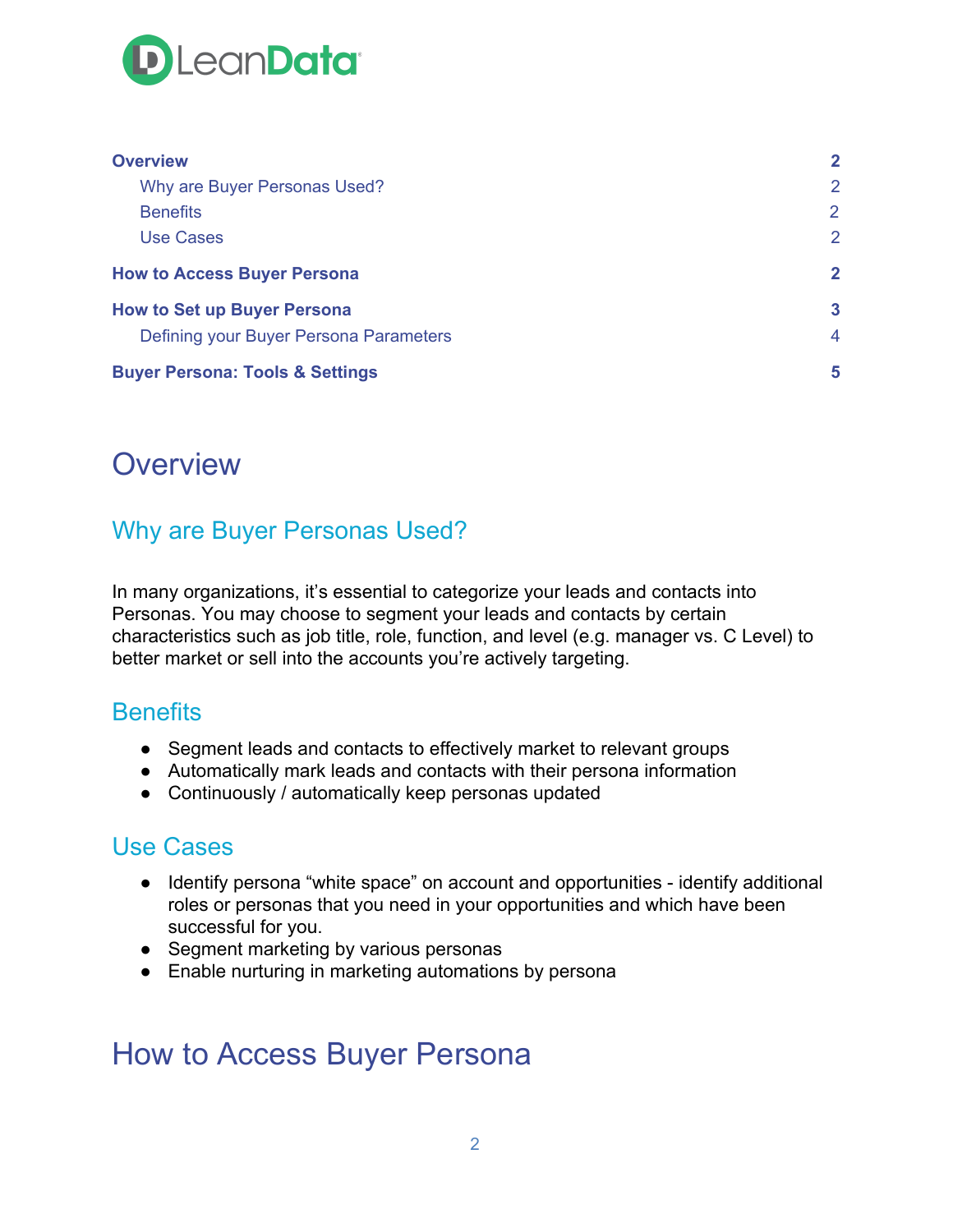

In order to access the Buyer Persona section of LeanData, you can go to the application within your Salesforce instance and click into the matching section, click the Buyer Persona tab. If you do not have access to the Buyer Persona feature, please reach out to your Customer Success Manager.



# <span id="page-2-0"></span>How to Set up Buyer Persona

To set up a Buyer Persona, click into New Buyer Person tab.



- 1. Set the title for your Buyer Persona. This is how you will identify the Persona you are defining.
- 2. Choose the Lead and Contact field you would like to populate with the Buyer Persona Value. If you have not created the field, create the field in your SFDC instance before continuing with Buyer Persona set up.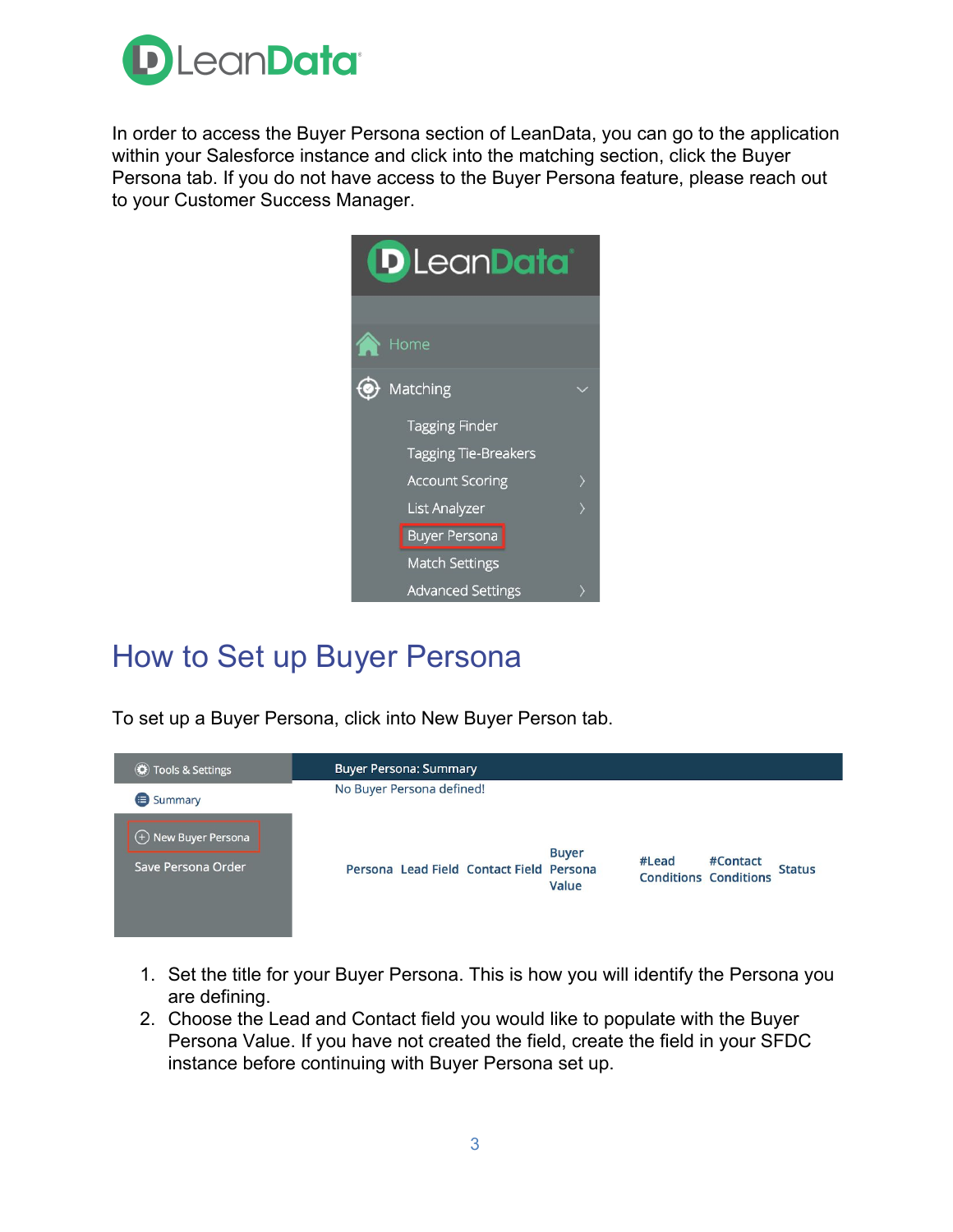

3. Set the Buyer Persona Value to be populated on the Lead and Contact field you have selected. The Buyer Persona Value can be number or text field. It is up to your organization what value you would like to be populated onto the field.

| <b>Buyer Persona: Details</b>             |                                                                                                            |  |
|-------------------------------------------|------------------------------------------------------------------------------------------------------------|--|
| Title 1st Test BP                         | Inactive<br><b>Active</b>                                                                                  |  |
| <b>Lead Field</b><br><b>Buyer Persona</b> | <b>Contact Field</b><br><b>Buyer Persona Value</b><br><b>Buyer Persona</b><br>$\checkmark$<br>$(3)^{\vee}$ |  |

#### <span id="page-3-0"></span>Defining your Buyer Persona Parameters

- 1. Choose the Lead fields you would like to use to define your Buyer Persona.
- 2. Under Operator, click the down arrow on the right side to choose the type of Operator to use.
- 3. Set the value you would like to use from the field. You can set more than one value by using "," in between.
- 4. Click into New Entry to add more fields to be used
- 5. Filter Logic will let you combine your logic with AND / OR statements
- 6. If you would like to remove the field, click the delete option
- 7. If needed, you can define Buyer Personas at the Contact level by repeating steps 1-6 in the Contact Section
- 8. Click the Save button

| Lead (3 conditions)                                                                                                                            |                                                                                                                                                                                                                  |
|------------------------------------------------------------------------------------------------------------------------------------------------|------------------------------------------------------------------------------------------------------------------------------------------------------------------------------------------------------------------|
| <b>Field</b>                                                                                                                                   | Operator<br>Value<br>3<br>$\overline{2}$                                                                                                                                                                         |
| <b>Title</b>                                                                                                                                   | CMO, Marketing<br>contains<br><b>Delete</b><br>$\checkmark$<br>$\checkmark$<br>6                                                                                                                                 |
| Industry<br>2.                                                                                                                                 | Technology, Software, Infol Delete<br>equals<br>$\checkmark$<br>$\checkmark$<br>--None--                                                                                                                         |
| Company<br>3.                                                                                                                                  | <b>Test</b><br><b>Delete</b><br>$\ddot{ }$<br>$\checkmark$ equals<br>not equal to                                                                                                                                |
| <b>O</b> New Entry<br>Remove Filter Logic<br>5<br><b>OR 2 OR 3</b><br>Contact (1 conditions)<br><b>Field</b><br>--None--<br>1.<br>$\checkmark$ | greater than<br>greater or equal<br>less than<br>less or equal<br>starts with<br>ends with<br>does not start with<br>does not end with<br><b>Opera</b><br>contains<br>does not contain<br>--Non<br><b>Delete</b> |
| <b>O</b> New Entry<br>Remove Filter Logic                                                                                                      |                                                                                                                                                                                                                  |
| $\overline{8}$<br><b>SAVE</b><br><b>CANCEL</b>                                                                                                 |                                                                                                                                                                                                                  |